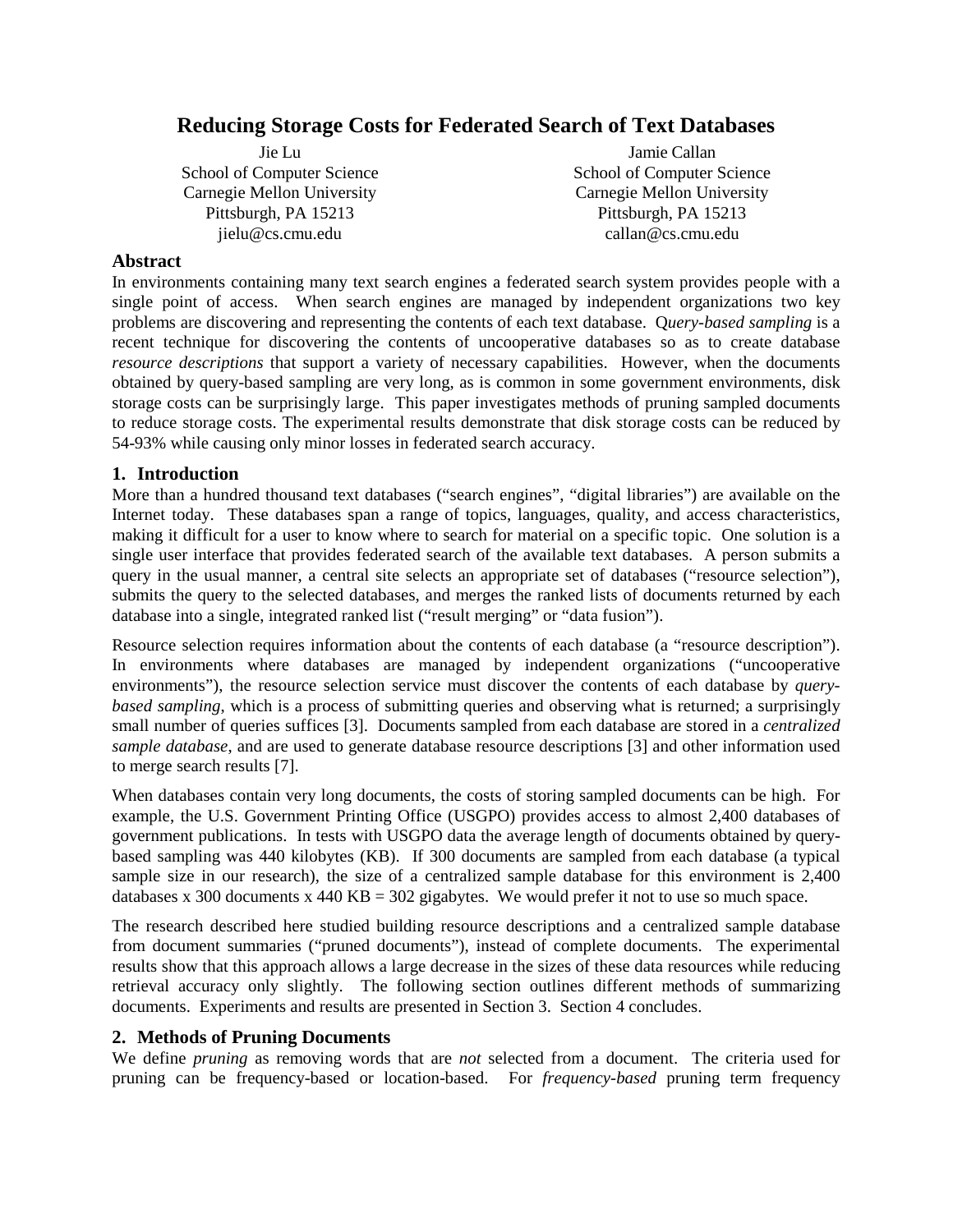| Rank | <b>Precision</b><br>Full-                                                                                   |                                                  |                                 |              |                 |                                                                 |                                                   |                                 |                                |
|------|-------------------------------------------------------------------------------------------------------------|--------------------------------------------------|---------------------------------|--------------|-----------------|-----------------------------------------------------------------|---------------------------------------------------|---------------------------------|--------------------------------|
|      | content                                                                                                     | ТF                                               | TFIDF                           | <b>LUHNM</b> | <b>LUHNS</b>    | <b>FIRSTM</b>                                                   | <b>FIRSTS</b>                                     | <b>RANDM</b>                    | <b>RANDS</b>                   |
|      | 0.438                                                                                                       | $0.390(-10.9\%)$                                 | $0.396(-9.6\%)$ $0.414(-5.5\%)$ |              | $0.428(-2.3%)$  | $0.414(-5.5\%)$                                                 | $0.400(-8.7%)$                                    | $0.418(-4.6\%)$ $0.400(-8.7\%)$ |                                |
| 10   | 0.404                                                                                                       | $0.346(-14.3\%)$ $0.366(-9.4\%)$ $0.379(-6.2\%)$ |                                 |              | $0.378(-6.4\%)$ | $0.378(-6.4\%)$                                                 | $0.359(-11.1\%)$ $0.382(-5.4\%)$ $0.354(-12.4\%)$ |                                 |                                |
| 15   | 0.379                                                                                                       | $0.330(-12.8\%)$                                 | $0.343(-9.3\%)$ $0.363(-4.2\%)$ |              | $0.366(-3.3\%)$ | $0.363(-4.0\%)$                                                 | $0.352(-7.0\%)$                                   | $0.361(-4.5\%)$ $0.343(-9.3\%)$ |                                |
| 20   | 0.361                                                                                                       | $0.313(-13.3\%)$ $0.333(-7.6\%)$ $0.349(-3.5\%)$ |                                 |              | $0.349(-3.5\%)$ |                                                                 | $0.340(-5.9\%)$ $0.338(-6.5\%)$                   | $0.338(-6.4\%)$ $0.326(-9.8\%)$ |                                |
| 30   | 0.337                                                                                                       | $0.295(-12.6%)$ $0.308(-8.5%)$ $0.326(-3.2%)$    |                                 |              | $0.327(-3.0\%)$ |                                                                 | $0.315(-6.4\%)$ $0.311(-7.6\%)$                   |                                 | $0.317(-5.8\%)$ 0.303 (-10.1%) |
| 100  | 0.260                                                                                                       | $0.223(-14.5%)$ $0.237(-8.8%)$ $0.250(-4.0%)$    |                                 |              | $0.239(-8.3\%)$ | $0.245(-5.9\%)$ $0.236(-9.4\%)$ $0.247(-5.3\%)$ $0.236(-9.6\%)$ |                                                   |                                 |                                |
|      | <b>Table 3.1:</b> Precision of document rankings created by the CORI result-merging algorithm on Testbed I. |                                                  |                                 |              |                 |                                                                 |                                                   |                                 |                                |

| Rank | Full-   | <b>Precision</b>                                                  |                                                                   |              |              |                                                 |               |                 |                  |
|------|---------|-------------------------------------------------------------------|-------------------------------------------------------------------|--------------|--------------|-------------------------------------------------|---------------|-----------------|------------------|
|      | content | ТF                                                                | <b>TFIDF</b>                                                      | <b>LUHNM</b> | <b>LUHNS</b> | <b>FIRSTM</b>                                   | <b>FIRSTS</b> | <b>RANDM</b>    | <b>RANDS</b>     |
|      | 0.436   | $0.388(-11.0\%)$ $0.370(-15.1\%)$ $0.442(+1.4\%)$ $0.404(-7.3\%)$ |                                                                   |              |              | $0.442 (+1.4\%) 0.374 (-14.2\%) 0.430 (-1.4\%)$ |               |                 | $0.382(-12.4\%)$ |
| 10   |         | $0.371(-9.7%)$                                                    | $0.352$ (-14.3%) $0.426$ (+3.6%) $0.388$ (-5.6%)                  |              |              | $0.426 (+3.6\%) 0.369 (-10.2\%) 0.411 (0.0\%)$  |               |                 | $0.371(-9.7%)$   |
| 15   | 0.396   |                                                                   | $0.355(-10.3\%)$ $0.341(-13.8\%)$ $0.405(+2.2\%)$ $0.367(-7.2\%)$ |              |              | $0.405 (+2.2\%) 0.353 (-10.8\%) 0.396 (0.0\%)$  |               |                 | $0.355(-10.4\%)$ |
| 20   | 0.388   | $0.353(-9.2\%)$                                                   | $0.341 (-12.2\%) 0.401 (+3.1\%) 0.366 (-5.7\%)$                   |              |              | $0.400 (+2.9\%) 0.352 (-9.5\%)$                 |               | $0.391 (+0.7%)$ | $0.353(-9.1\%)$  |
| 30   | 0.364   |                                                                   | $0.327(-10.1\%)$ $0.316(-13.2\%)$ $0.371(+1.8\%)$ $0.339(-6.9\%)$ |              |              | $0.369 (+1.4\%) 0.328 (-10\%)$                  |               | $0.361(-0.9\%)$ | $0.331(-9.1\%)$  |
| 100  | 0.274   | $0.249(-9.0\%)$                                                   | $0.246$ (-10.0%) $0.277$ (+1.2%) $0.251$ (-8.3%)                  |              |              | $0.277 (+1.2\%) 0.248 (-9.5\%)$                 |               | $0.270(-1.3%)$  | $0.249(-8.9\%)$  |

**Table 3.2:** Precision of document rankings created by the CORI result-merging algorithm on Testbed II.

information is used to measure the importance of the terms and relatively unimportant terms or segments of the document are pruned. For *location-based* pruning terms are selected based on their positions in the document. Pruning methods can also be distinguished as *multiple-occurrence* or *single-occurrence* depending on whether multiple occurrences of a term are allowed in the pruned document.

Below we present eight methods of pruning documents. Four are frequency-based (TF, TFIDF, LUHNM, and LUHNS) and four are location-based (FIRSTM, FIRSTS, RANDM and RANDS). Three are multiple-occurrences methods (LUHNM, FIRSTM and RANDM) and five are single-occurrence methods (TF, TFIDF, LUHNS, FIRSTS and RANDS). The methods are discussed in detail in [6].

## **2.1 Pruning Based on Term Frequency (TF)**

Given a threshold *r,* all unique non-stopword terms in the document are ranked by within-document term frequencies and terms ranked lower than *r* are discarded.

#### **2.2 Pruning Based on Term Frequency and Inverse Document Frequency (TFIDF)**

All unique non-stopword terms in the document are ranked by their tf.idf scores [6]. Given a ranking threshold *r*, terms ranked lower than *r* are discarded.

## **2.3 Pruning Based on Luhn's Keyword-Based Clustering (LUHNM and LUHNS)**

Terms are ranked based on the importance of the sentence they occur. Luhn's keyword-based clustering is used to measure the importance of a sentence in the document [5, 6]. Each sentence has a score calculated based on the within-document term frequencies of the terms occurring in this sentence. Sentences are ranked by their scores. Given a threshold *t*, if multiple occurrences of a unique term are allowed, non-stopword terms are selected from top-ranked sentences until the number reaches *t* (LUHNM); otherwise, unique non-stopword terms from top-ranked sentences are selected until the number reaches *t* (LUHNS).

#### **2.4 Pruning Non-First Part of the Document (FIRSTM and FIRSTS)**

Given threshold *t*, the first *t* non-stopword terms are selected if multiple occurrences of a unique term are allowed (FIRSTM), or the first *t* unique non-stopword terms otherwise (FIRSTS). The rest are discarded.

#### **2.5 Pruning Based on Randomly Selected Terms of the Document (RANDM and RANDS)**

Positions in the document are chosen randomly and all corresponding non-stopword terms are selected if multiple occurrences of a unique term are allowed (RANDM), or those corresponding non-stopword terms that haven't been selected for this document otherwise (RANDS) until the number reaches *t*.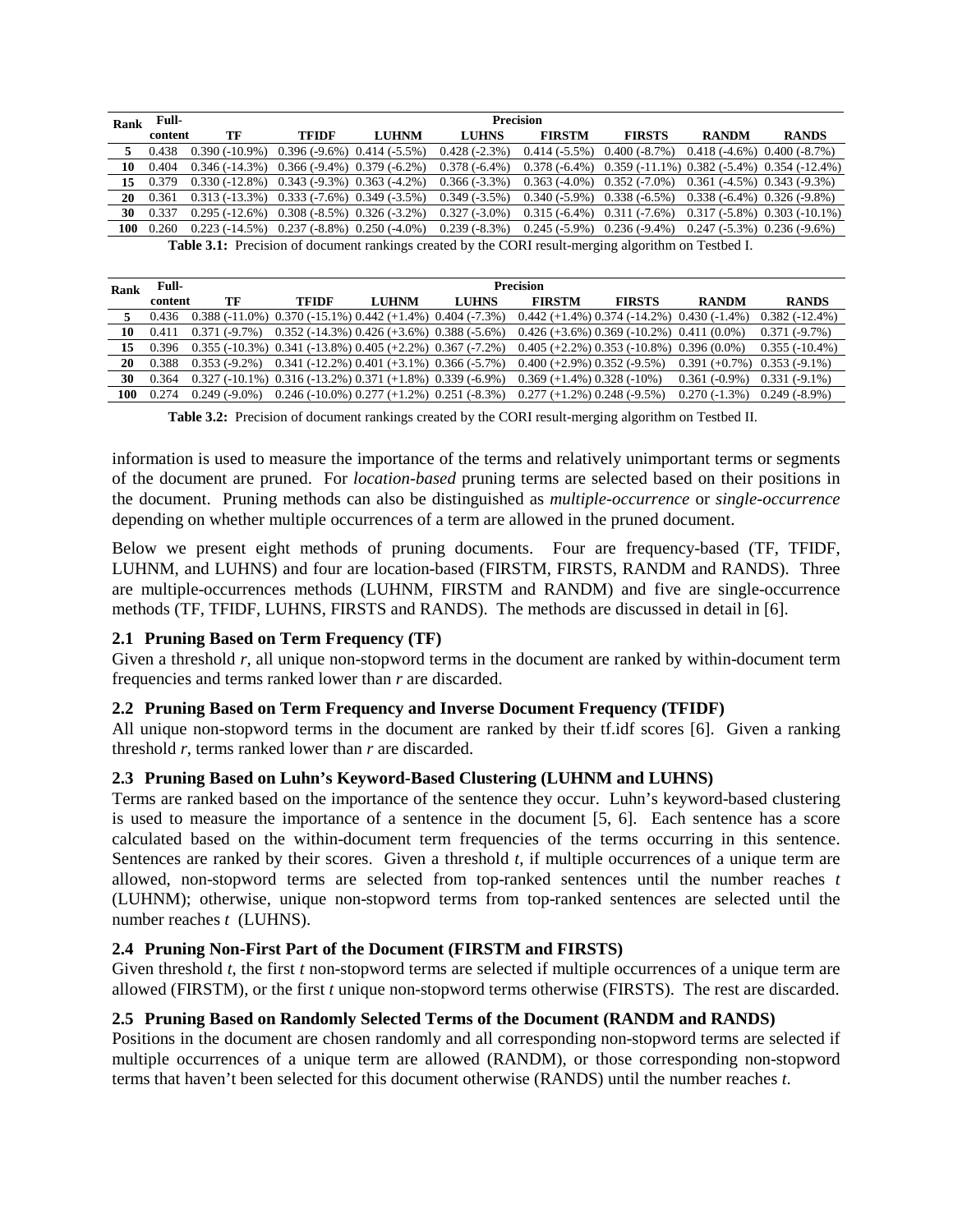|                                      | <b>Full-content</b> | <b>Multiple-occurrences</b><br>methods | Single-<br>occurrence |
|--------------------------------------|---------------------|----------------------------------------|-----------------------|
| <b>Threshold</b>                     | N/A                 | 400                                    | 100.                  |
| <b>Resource selection index size</b> | 24 MB               | 11 MB (54.17%)                         | 9 MB (62.50%)         |
| <b>Centralized sample DB size</b>    | 258 MB              | 46 MB (82.17%)                         | 19 MB (92.64%)        |
| <b>Centralized sample index size</b> | 110 MB              | 43 MB (60.91%)                         | 25 MB (77.27%)        |
|                                      |                     |                                        |                       |

**Table 3.3:** The sizes of data resources created from pruned and unpruned documents in Testbed I.

|                                   | <b>Full-content</b> | <b>Multiple-occurrences</b><br>methods                                                                          | Single-occurrence<br>methods |
|-----------------------------------|---------------------|-----------------------------------------------------------------------------------------------------------------|------------------------------|
| <b>Threshold</b>                  | N/A                 | .600                                                                                                            | 400                          |
| <b>Centralized sample DB size</b> | 51 MB               | 7 MB (86.27%)                                                                                                   | 2 MB (96.08%)                |
|                                   |                     | the contract of the contract of the contract of the contract of the contract of the contract of the contract of |                              |

**Table 3.4:** The space taken by documents from two "very long documents" databases in the centralized sample database before and after content pruning in Testbed II.

### **3. Experiments and Results**

#### **3.1 Experimental Setting**

The pruning methods were tested on two multi-database testbeds created from TREC data.

Testbed I consists of 100 databases obtained by dividing data from TREC CDs 1, 2, and 3 based on source and publication date. This testbed has been used in prior research [3, 7]. Title fields of TREC topics 51-150 and the standard relevance assessments supplied by NIST [4] were used.

Testbed II is a variation of Testbed I created specifically to simulate an environment like the USGPO where some databases have extremely long documents. Documents from the *1988 Federal Register* and the *1993 U.S. Patents* were concatenated to create very long documents based [6]. The resulting two databases had an average document length of 12,854 terms and 12,047 terms respectively. These two databases replaced 13 corresponding databases in Testbed I, resulting in Testbed II, which contains 89 databases. The relevance assessments for Testbed II were adjusted accordingly.

Resource descriptions and a centralized sample database were created using (pruned or unpruned) documents obtained by query-based sampling [3]. Databases were ranked with the CORI resource selection algorithm [3]. The 10 top-ranked databases for a query were selected for search. The selected databases were searched using the INQUERY search engine [1]. Document rankings produced by different databases were merged into a single ranking by the CORI result-merging algorithm [3] or a regression-based Semi-Supervised Learning (SSL) result-merging algorithm [7].

For Testbed II, sampled documents were pruned only if they belong to the two "very long documents" databases to guarantee that any differences in performance would be due only to pruning very long documents. The pruning thresholds (the number of terms to be selected for a document) were 1,600 for multiple-occurrences and 400 for single-occurrence methods. For Testbed I, all sampled documents were subject to pruning. The pruning thresholds were 400 for multiple-occurrences methods and 100 otherwise.

The retrieval performance was measured by precision at document ranks 5, 10, 15, 20, 30, and 100.

#### **3.2 Effects of Document Pruning on Overall Retrieval Performance**

A series of experiments was conducted to study the effects of the pruning methods. Tables 3.1 and 3.2 summarize the experimental results using the CORI result-merging algorithm. Results using the Semi-Supervised Learning result-merging algorithm are similar and are omitted here due to space limits. The baseline results were generated from unpruned documents.

The LUHNM, LUHNS, RANDM, and FIRSTM pruning methods caused less than a 10% loss in relative accuracy; usually the difference was less than 5%, which few users would notice. The loss of Precision